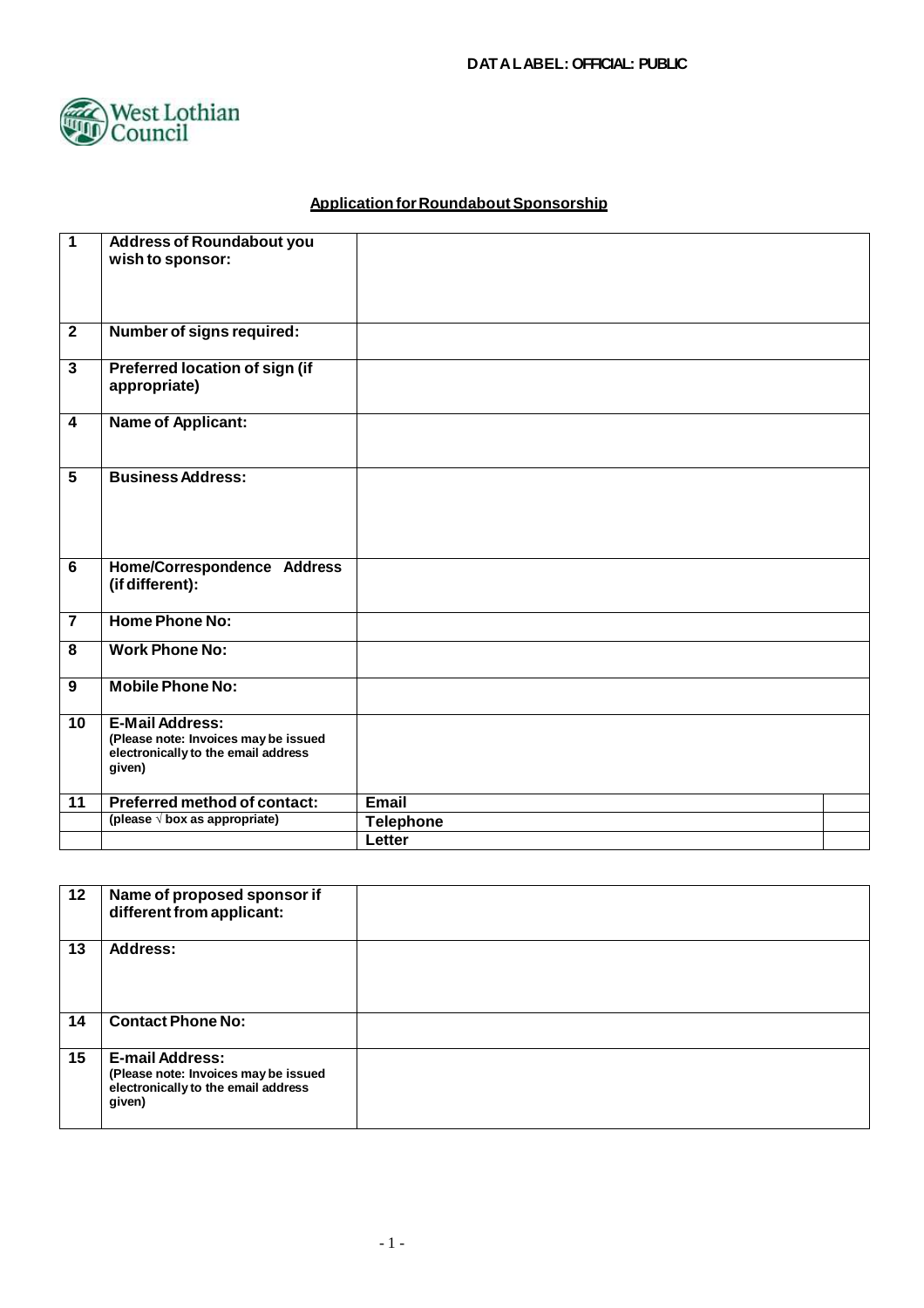| $\overline{16}$                                                                                   | <b>Status of business</b>                                                                     | <b>Limited Company or PLC</b>                                    |  |  |
|---------------------------------------------------------------------------------------------------|-----------------------------------------------------------------------------------------------|------------------------------------------------------------------|--|--|
|                                                                                                   | (please $\sqrt{}$ box as appropriate)                                                         | (Please answer questions 17 to 18)                               |  |  |
|                                                                                                   |                                                                                               | <b>Firm or Partnership</b><br>(Please answer questions 19 to 26) |  |  |
|                                                                                                   |                                                                                               | <b>Sole Trader</b>                                               |  |  |
| Please provide further details for a Limited Company or PLC incorporated under the Companies Act: |                                                                                               |                                                                  |  |  |
| $\overline{17}$                                                                                   | <b>Registered Number</b>                                                                      |                                                                  |  |  |
| $\overline{18}$                                                                                   | <b>Registered Office</b>                                                                      |                                                                  |  |  |
| Please provide further details for a Firm or Partnership:                                         |                                                                                               |                                                                  |  |  |
| 19                                                                                                | Name of Firm or Partnership                                                                   |                                                                  |  |  |
| $\overline{20}$                                                                                   | <b>Place of Business</b>                                                                      |                                                                  |  |  |
| 21                                                                                                | Name of Partner (#1)                                                                          |                                                                  |  |  |
| $\overline{22}$                                                                                   | Home address of Partner #1                                                                    |                                                                  |  |  |
| 23                                                                                                | Name of Partner (#2)                                                                          |                                                                  |  |  |
| 24                                                                                                | Home address of Partner #2                                                                    |                                                                  |  |  |
| $\overline{25}$                                                                                   | Name of Partner (#3)                                                                          |                                                                  |  |  |
| 26                                                                                                | Home address of Partner #3                                                                    |                                                                  |  |  |
|                                                                                                   | If there are further partners please provide names and addresses on a separate sheet of paper |                                                                  |  |  |

| Nature of Activity to be<br>advertised          |  |       |
|-------------------------------------------------|--|-------|
| Where did you hear of the<br>sponsorshipscheme? |  |       |
| Name (block capitals):                          |  |       |
| Position:                                       |  |       |
| Signature:                                      |  | Date: |
|                                                 |  |       |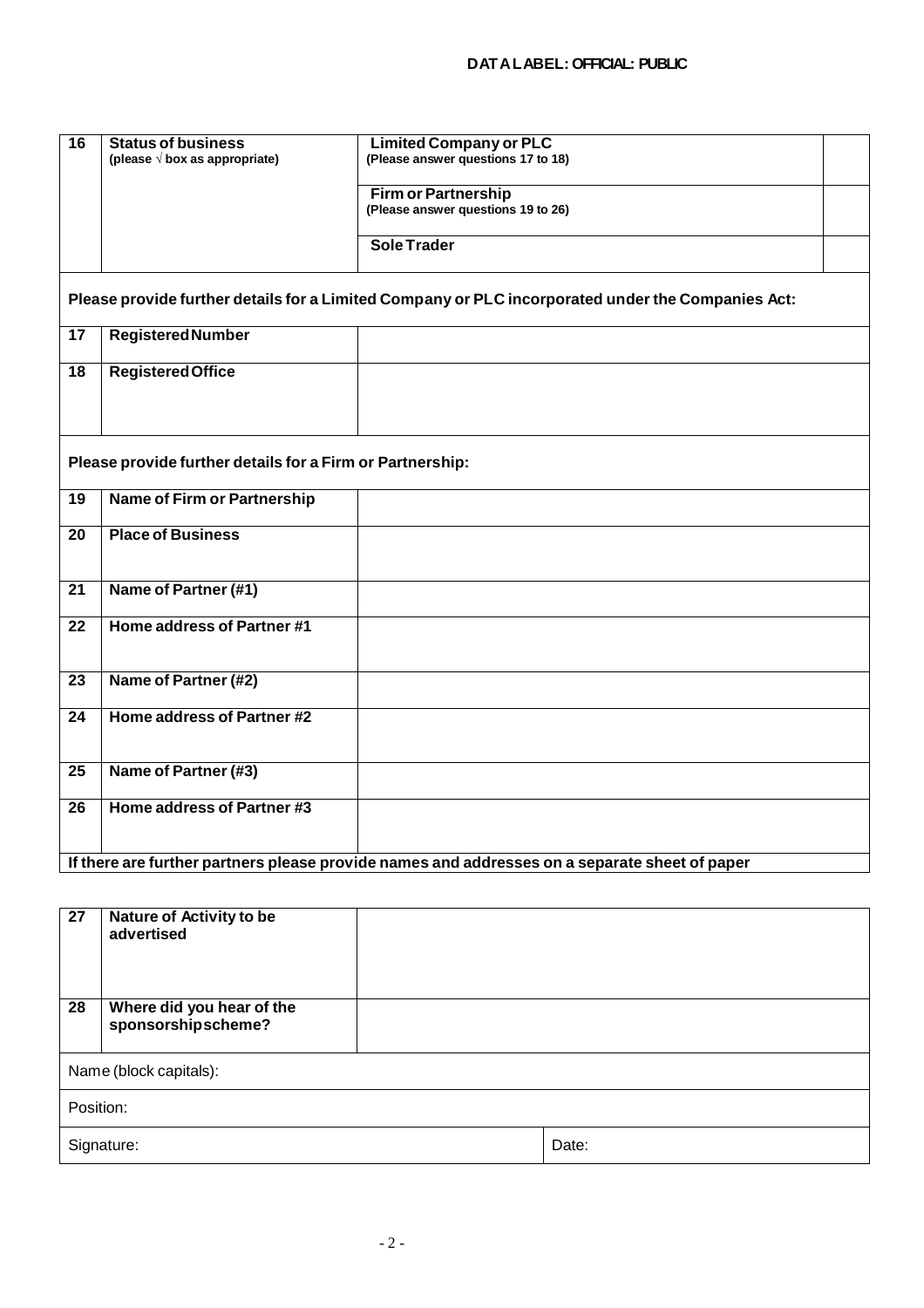## **Declarations:**

- 1. I/we understand that in applying to sponsor a roundabout that I/we agree to the council either obtaining a financial reference in respect of the bank or building society account detailed above; and/or obtaining a credit reference agency search relating to the proposed sponsor(s) details given above.
- 2. I/we understand that any of the information obtained in connection with this application maybe shared with other service areas within W est Lothian Council and that in signing this application form I/we give our consent for these purposes.
- 3. West Lothian Council is committed to the prevention and detection of crime. Any information you provide on this application form may be shared with the Police Service of Scotland for the purposes of the prevention or detection of crime, in accordance with the provisions of the Data Protection Act 1998, section 29.
- 4. I/we understand that completion of this form does not guarantee that I/we will be offered a sponsorship of the above property but that the council will have absolute discretion in this decision.
- 5. I/we agree that if the lease of this property is offered to me/us then I/we will be required to complete in full a direct debit mandate in respect of the monthly charge payable in respect of the property.
- 6. I/we hereby declare that the information given on this application form is correct in every respect. I/We understand that if any of the foregoing information is subsequently discovered to be false then this may lead to termination of any lease agreement which has been entered into on the basis of the information supplied and may prejudice any subsequent dealings which I/We have with the council in respect of any commercial or industrial property.
- 7. I/We declare that I/we :-
	- Are not subject to a Debt Arrangement Scheme; an undischarged bankruptcy/sequestration; any insolvency proceedings (such as bankruptcy, sequestration, liquidation, receivership or administration); any court orders relating to financial obligations; or an application for any of the foregoing.
	- Are not insolvent or apparently insolvent; in liquidation, receivership or administration.
	- Have not been wound up, dissolved or struck off; or signed any trust deed for or with creditors

## **Tel: 01506 281836 E-mail: propertymanagement@westlothian.gov.uk**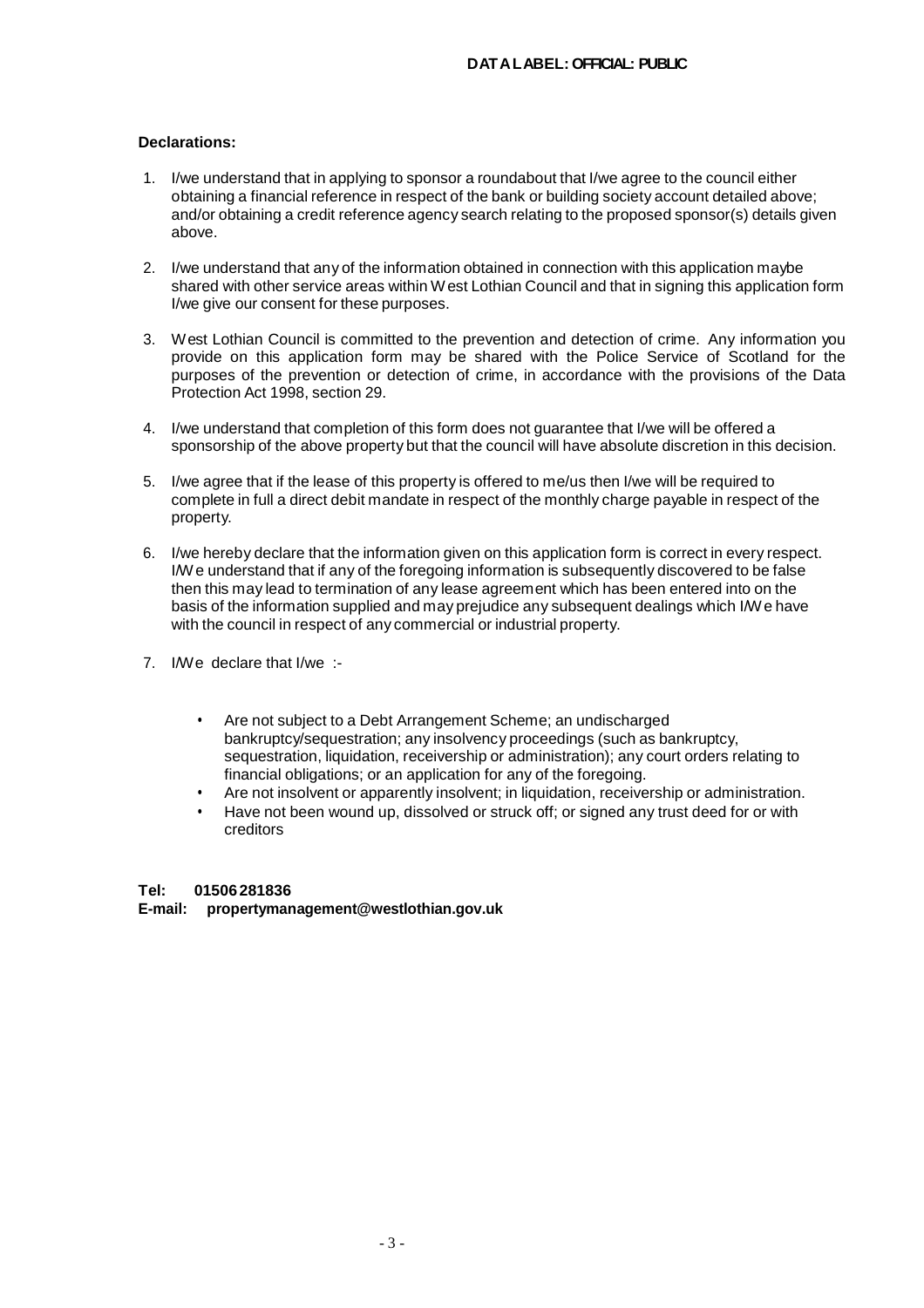## **DATALABEL: OFFICIAL: PUBLIC**

#### Equality Monitoring Questionnaire – Roundabout sponsor

Property Management and Development is keen to ensure that it operates fairly, and without discrimination, in the letting of commercial property under its management. By completing and returning this form with your application you will help us to ensure that this is the case. The information you provide will be used solely for this purpose and not used to allocate property. [NB W here a lease is to be taken by a company, this form should be completed by the principal contact.] Thank you for your co-operation.

| Name                                                                                                                                                                                                                                                      |                            |
|-----------------------------------------------------------------------------------------------------------------------------------------------------------------------------------------------------------------------------------------------------------|----------------------------|
| Property applied for                                                                                                                                                                                                                                      |                            |
| Please @                                                                                                                                                                                                                                                  | boxes below as appropriate |
| Female<br><b>GENDER</b><br>Male<br>Under 30<br>31 to 50<br>Over 50<br><b>AGE</b>                                                                                                                                                                          |                            |
|                                                                                                                                                                                                                                                           |                            |
| <b>ETHNIC ORIGIN</b>                                                                                                                                                                                                                                      |                            |
| A. White                                                                                                                                                                                                                                                  |                            |
| <b>Other British</b><br>Other white background<br>Scottish<br>Irish                                                                                                                                                                                       |                            |
| <b>B.</b> Mixed                                                                                                                                                                                                                                           |                            |
| Any Mixed background:                                                                                                                                                                                                                                     |                            |
| C. Asian, Asian Scottish, or other Asian British                                                                                                                                                                                                          |                            |
| Indian<br>Pakistani<br>Bangladeshi<br>Chinese                                                                                                                                                                                                             |                            |
| Other Asian background                                                                                                                                                                                                                                    |                            |
| D. Black, Black Scottish, or other Black British                                                                                                                                                                                                          |                            |
| Caribbean<br>African<br>Other black background                                                                                                                                                                                                            |                            |
| E. Other ethnic background                                                                                                                                                                                                                                |                            |
| Any other ethnic background:                                                                                                                                                                                                                              |                            |
|                                                                                                                                                                                                                                                           |                            |
| <b>DISABILITY</b>                                                                                                                                                                                                                                         |                            |
| Do you have any long term illness, health problem or disability which limits your activities?<br>[NB If your only impairment is that you are either short or long-sighted and this is corrected by wearing glasses or<br>contact lenses please answer NO] |                            |
| <b>YES</b><br><b>NO</b>                                                                                                                                                                                                                                   |                            |
| Do you have any suggestions about how we can improve our service?                                                                                                                                                                                         |                            |
|                                                                                                                                                                                                                                                           |                            |
|                                                                                                                                                                                                                                                           |                            |
| Please complete the attached Equality Consent slip and return it with your questionnaire.                                                                                                                                                                 |                            |